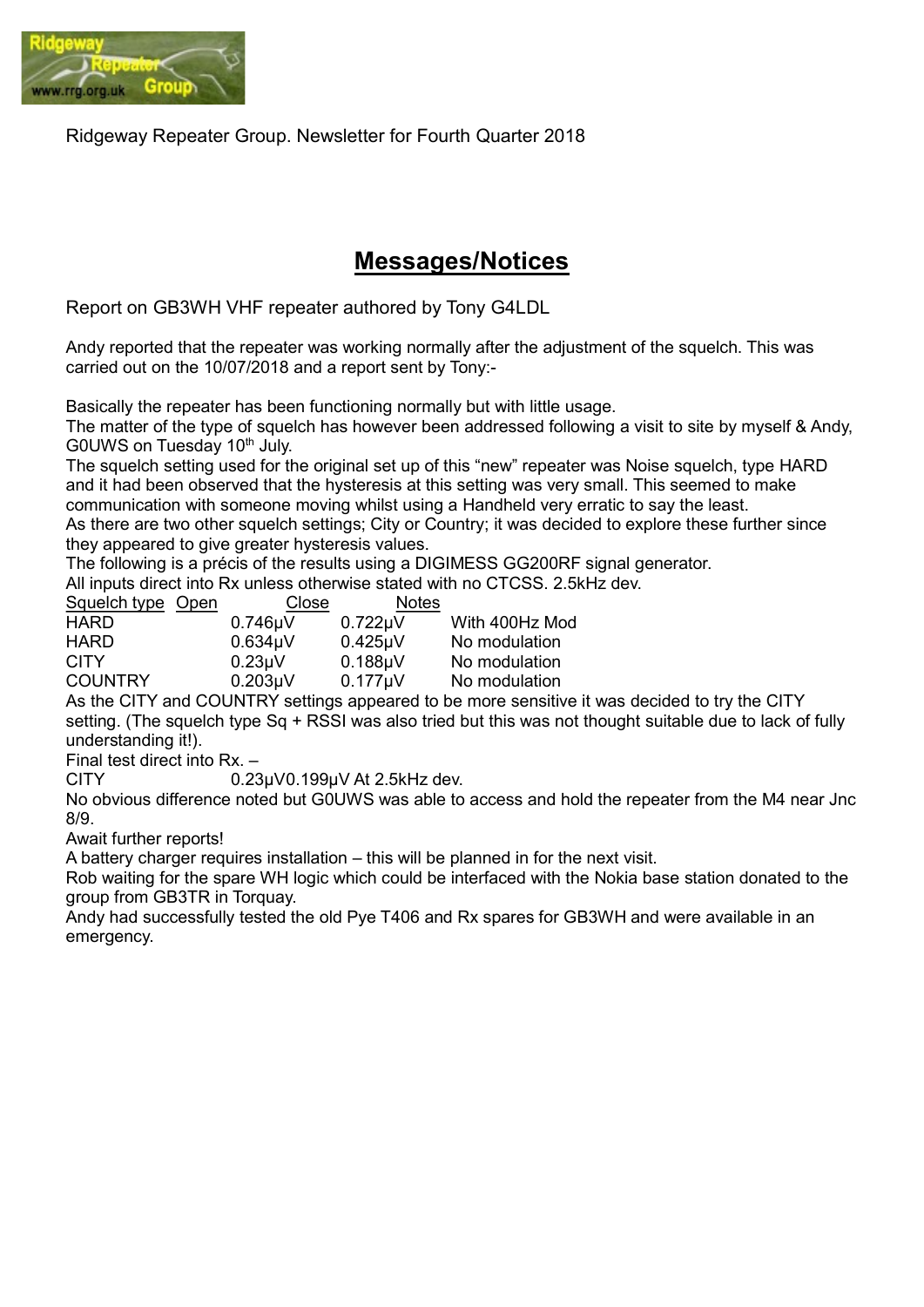## Articles

#### Author Ken G1NCG.

### (Working) Experiences in Libya.- Part 1.



I had just finished a two year stint in Holland, working for Lucent Technologies, and was taking a break from employment to think what I could do next. I received an email from a friend I had worked with in Holland, telling me to get my CV sent to him ASAP as there was an opening in Libya that might interest me. I duly sent a current CV via email, thinking what on earth could be on offer over there. Sure enough an email was returned by one of the managers (from Siemens no less) asking if we could chat over a phone call and of course I said yes. This was what I thought would be them sounding me out to see if I had the right experience to cover the job out there. It was in fact an informal interview and was offered the position and within a week had the details sent to me with a ticket to fly to Malta and await a visa to enter Libya. Of course I had to wait over night to collect my visa the following day and a flight was arranged for me to fly to Libya the following day. I made a small tour of Valletta the town in Malta where I was staying and found it to be a pleasant enough place but not knowing anyone there and being on my own I found places to eat and drink before returning to my hotel to prepare for my flight the following day. I did not know what to expect when arriving in Libya, but after waiting to clear immigration which seemed to take a very long time, but was probably not as long as it seemed. I found my luggage and then had to go through another check, a bit like our customs area but had also to get a stamp on my ticket from an official of some kind before I was allowed to go out into the arrivals area of the airport. I looked to see if there was anyone holding a name plaque with my name on it, and after refusing several taxi drivers offering me a cheap deal for a taxi I then spotted someone holding a cardboard plaque with what looked a bit like my name on it I think, as it was scrawled on the paper and not very readable (the only bit I recognised was Siemens). He was a driver for Siemens and had limited english speaking skills but enough for me to understand that he had been sent to collect me.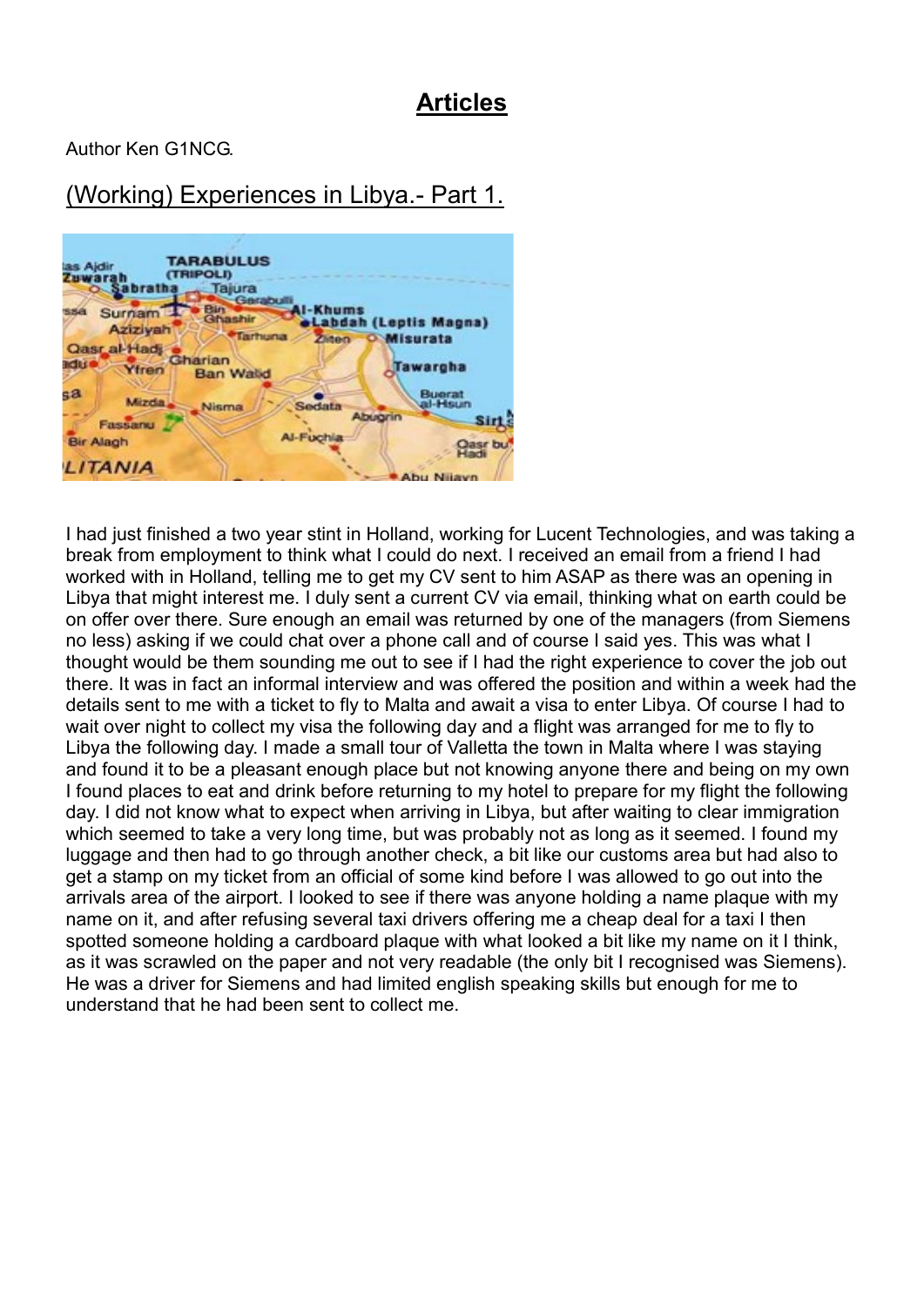I have to admit this was a very big culture shock for me even though it was my second time in an arabic/islamic country. When I got to the camp I met up with the friend who had sent me the email, and his name was David. To begin with I had accommodation with David which was more than enough for two of us as it was a family accommodation. The camp in which I resided was in Tripoli and the accommodations were converted shipping containers but they were adequate especially as they had air conditioning and reasonable layouts like a bungalow. I found out that the person I was to replace was still residing in the compound and that made me feel a little self conscious, so when I was introduced to the other people that I was to be working with I thought it better to just stick to everyday matters and used the time to find out more of what the job entailed. This was an easy task as the Phillipino guys were very friendly and easy to get on with, we became very good friends. My first trip to one of the sites was heading out of Tripoli towards Tunisia as our area of equipment that we were responsible for was from the border of Tunisia through to the border of Egypt hence the name of the project "The Border to Border Transmission Project".

The First trip out I had was to a place called Zawiah (City) it was about an hour's drive from Tripoli in the Tunisian direction. I was surprised by small amount of maintenance that had been done on the buildings, this was at first glance but most were usable and dry inside especially were the microwave equipment was located. I found as time went on, it was fairly easy to locate these buildings by their very high towers that the large microwave dishes where located on (6 meter diameter dishes). I visited several sites over the next few days just to get aquatinted with the microwave equipment that was in use on this project (B to B). It was standard microwave transmission equipment and one thing I found it used a GPT communications module that I had experience with on another project back in the UK so that was to my advantage. When the person I replaced had left the country, I was able to look into the management system and get acquainted with it an to my surprise another GPT product was being used to achieve a managed system of the microwave equipment, it was not running very well and crashed on a regular basis. The computer had to be restarted on many occasions and one time I remember was Christmas day 2001 and as this was my first Christmas in Libya it was all a bit different is all I will say. Got some pictures to add at this point in the next paragraph.



This is a screenshot on the reluctant computer, note the date.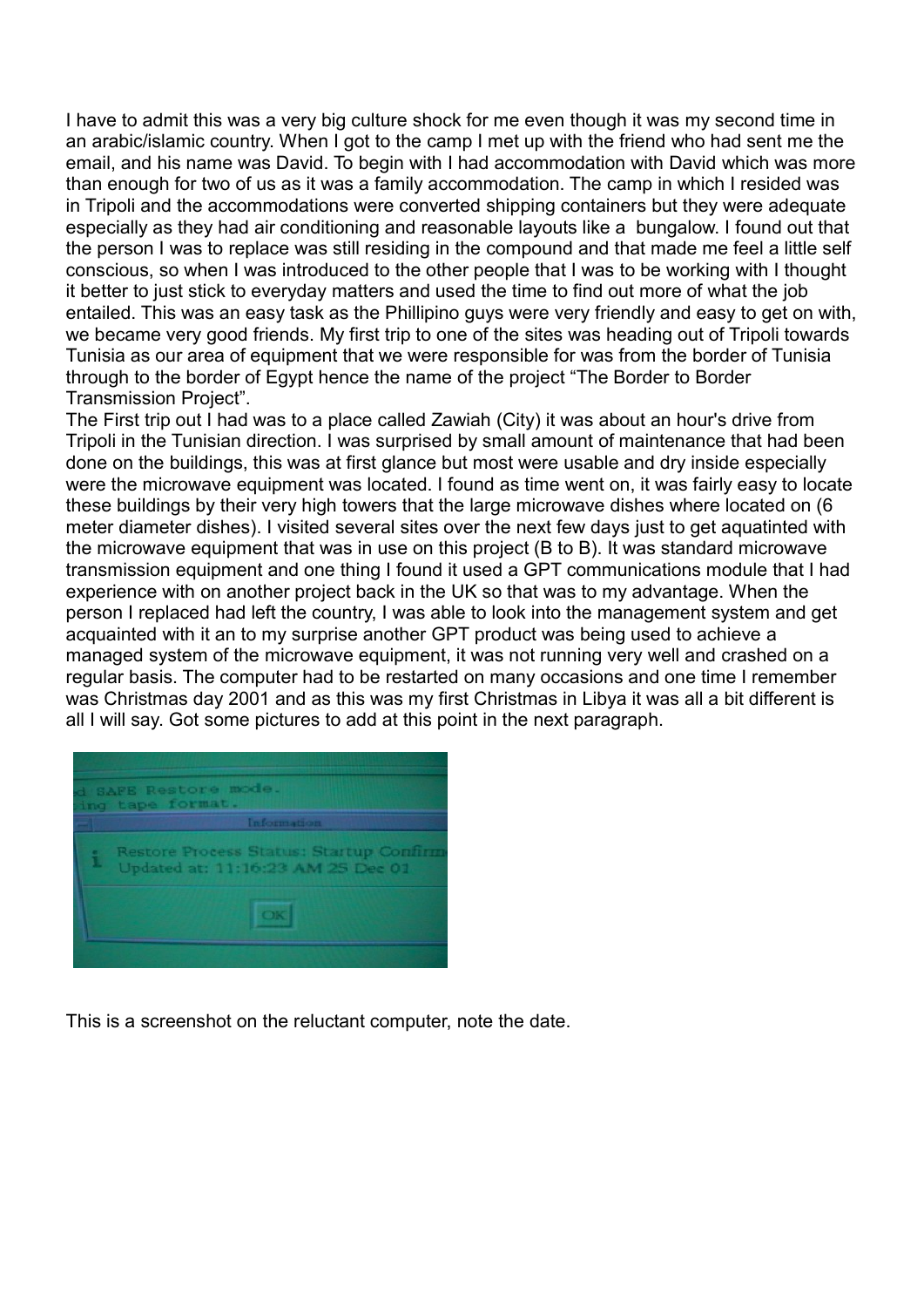This is just part of the camp I was staying at which was pleasantly laid-out.



Another part of the camp.



My first Christmas dinner in Libya this was for four of us with something from each of us.



End of part one of this story.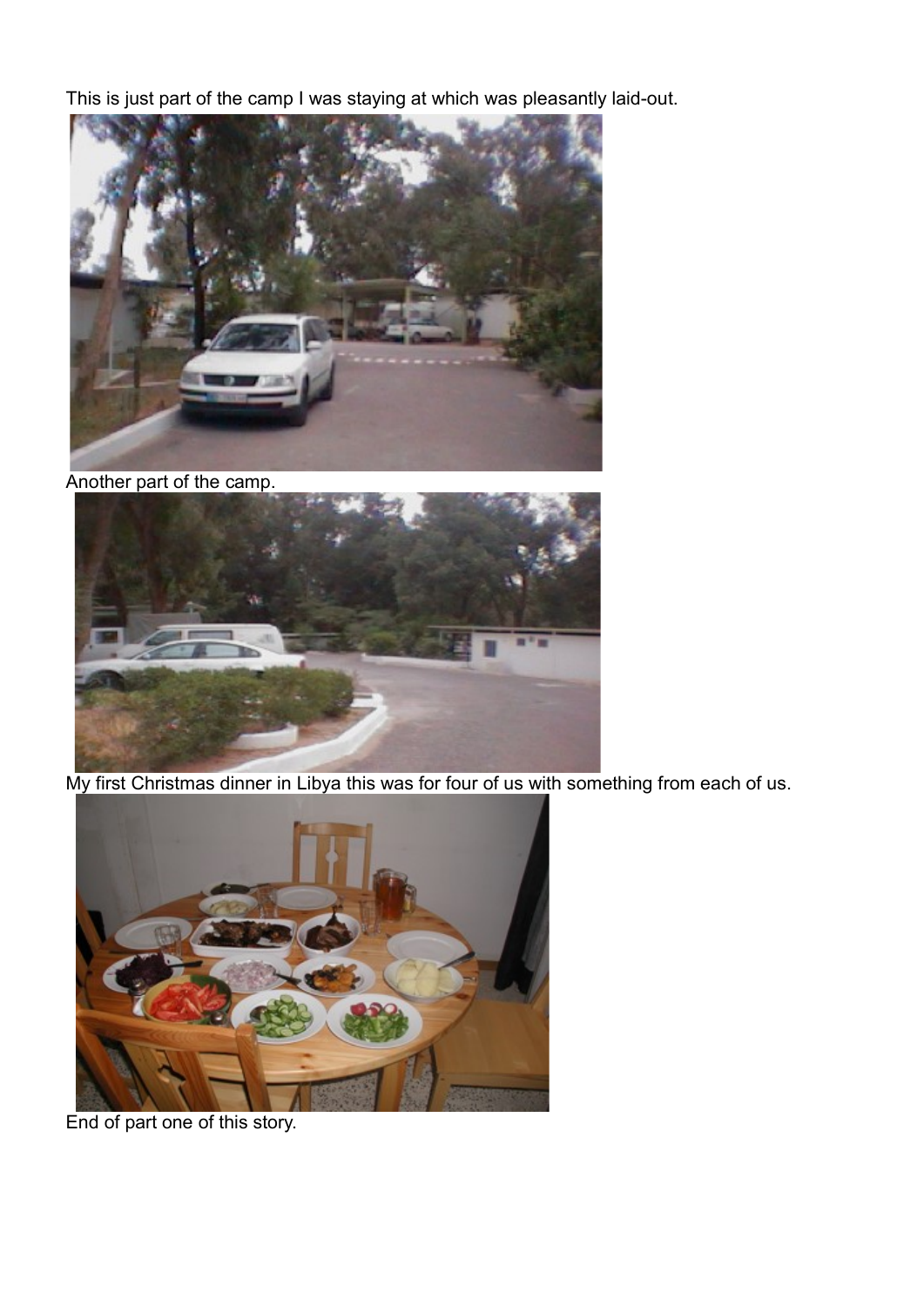### Ramblings from Your Scribe.

I know of a large mast going for free to anyone who can move it as it is a very large and heavy, it is in four pieces, base section of about just over 20 foot in length and, the main section is approximately 25 feet in length, a top section which is approximately 22 feet in length, with a rotator cage for the top. If anyone is interested and to stop all and sundry calling the widow of a silent key please contact your scribe for more details.

My walks around Liden Lake continue and the changing seasons give the area a character and sort of charm to my wanderings, I have also had a great year for foraging, collecting a lot of blackberries and Sloe's which I will use to their fullest and further news letters I will update you on what has been achieved with my hoard of fruit.

At this time I have too many pictures to choose from, they show the summer and beginning of autumn at Liden Lake. So I will try to put some of the better ones on a page or pages of this news letter. My pictures have a Swan theme as you can see.



Young signets having a grooming session

.Follow Da Leader -- Signets following Mum.

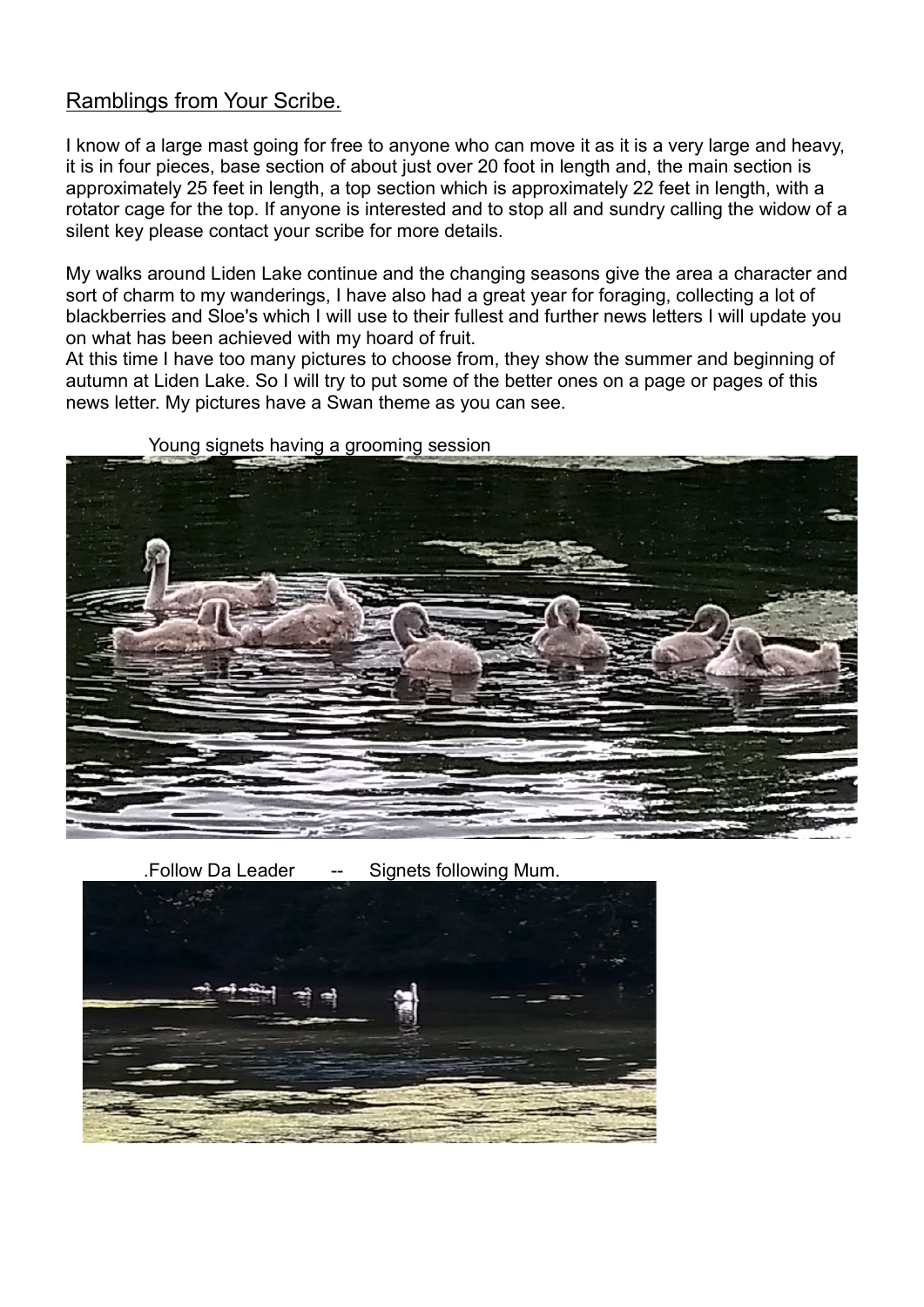Signets resting after a hard time feeding and grooming.



.Are any of the humans going to feed us.(there are people walking around the lake)



A pair of ducks sunning themselves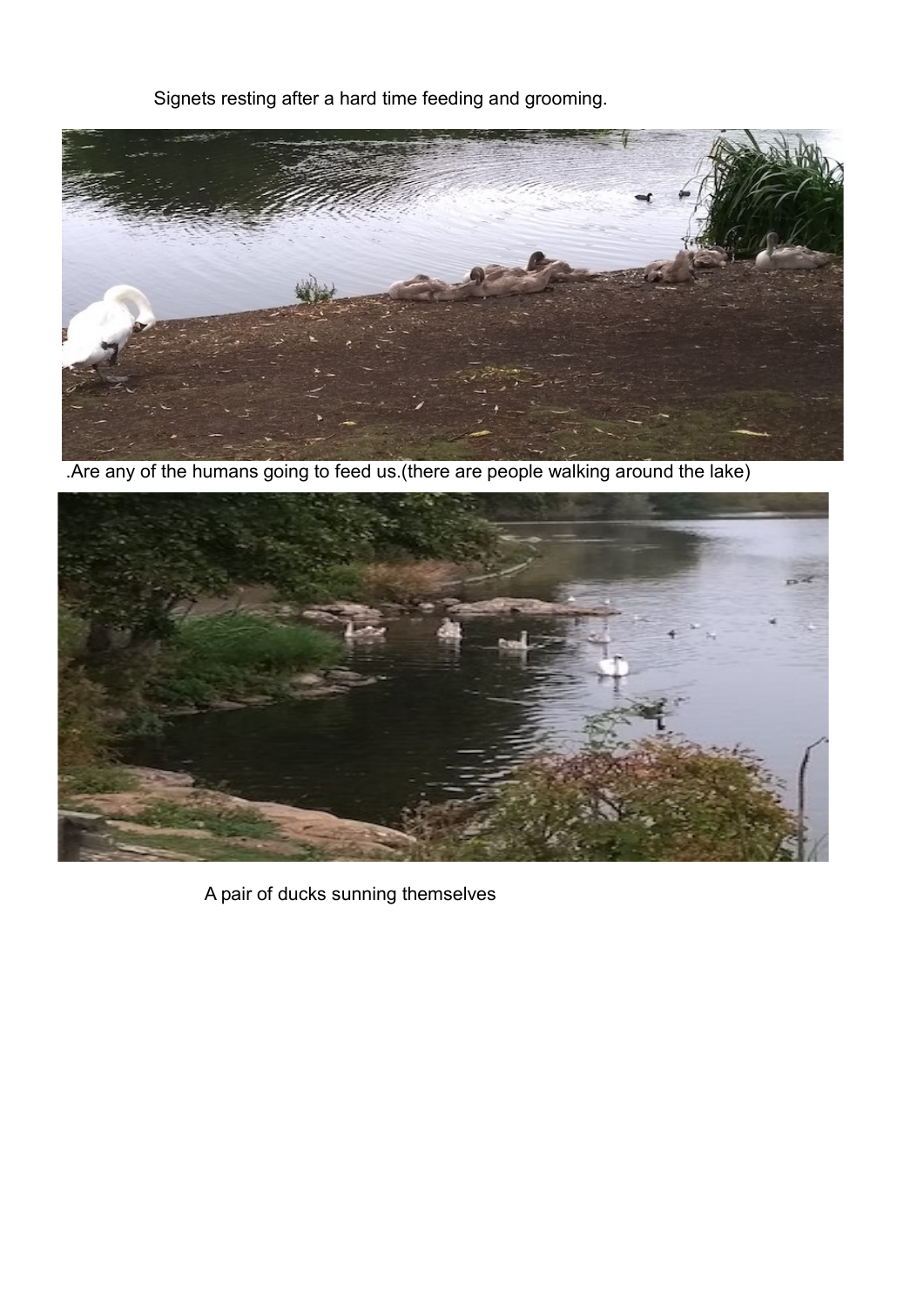